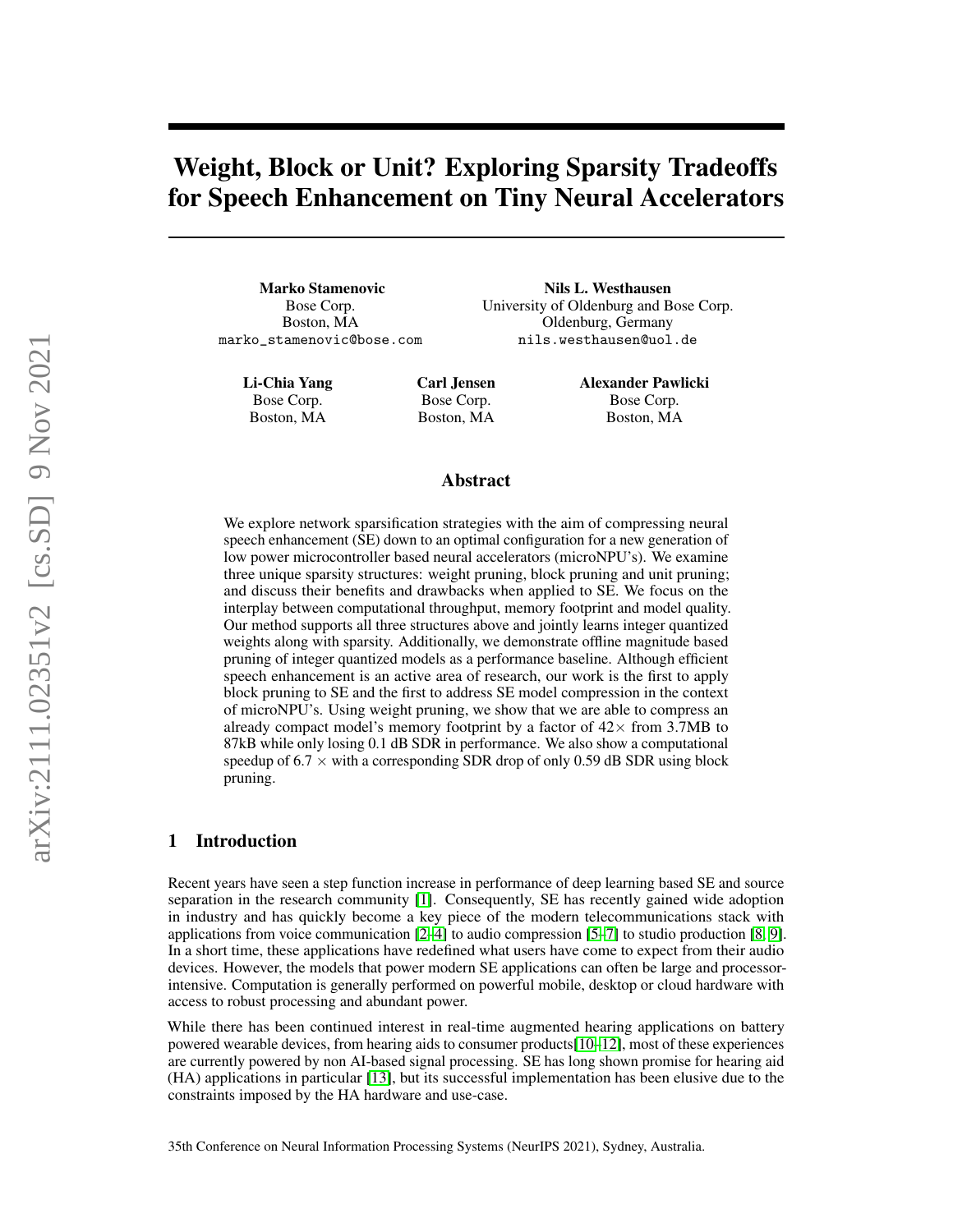Historically, the SE literature has prioritized objective and perceptual audio quality [\[14](#page-7-1)[–19\]](#page-7-2) over model efficiency or realizability. Recently, however, there has been a flurry of research with the goal of high quality SE which can also be deployed in realtime use-cases and run on streaming audio. In [\[20\]](#page-7-3), Fedorov *et. al.* design a SE framework to satisfy hearing aid hardware constraints, restricting their attention to unit pruning. Choi *et. al.* target similar hardware in [\[21\]](#page-7-4) where they describe a parameter efficient network which nevertheless consumes approximately 2.27 billion operations per second (GOPS/s), far beyond the computational limits of modern MCU's and microNPU's. Tan and Wang perform weight and unit pruning across various SE architectures along with Huffman Coding based quantization [\[22\]](#page-7-5) using an iterative offline approach. Other studies focus on latency and computational complexity of full precision SE networks [\[23,](#page-7-6) [24\]](#page-7-7).

Concurrently, a new generation of micro-controller-based neural processing units (microNPU's) have been surfacing  $[25-27]$  $[25-27]$ , promising low-power embedded execution of AI workloads such as efficient SE. There are some similarities and trends we identify across the emerging landscape of edge neural network accelerators including 1) a fixed point multiply-accumulate (MAC) unit which is able to parallelize small amounts of vector-vector operations over a single CPU cycle and 2) the ability to support sparse tensor data types and operations to further reduce memory footprint, increase efficiency and potentially speed execution.

We enumerate four specific constraints which must be met in order for a neural SE algorithm to be deployable on a microcontroller-based hearable device based on Fedorov *et. al*. [\[20\]](#page-7-3):

- 1. The model must be causal in order to enable inference on streaming audio. Total audio latency must be kept at a minimum, ideally below 30ms.
- 2. Model inputs, weights and activations must be quantized to symmetrical fixed point precision such that they can run on embedded hardware processors which often do not support floating point execution
- 3. Computational latency, or the time it takes to compute one inference of the model, must be less than or equal to the time until the next inference is required. For frame-based signal processing this also known as the frame or hop rate.
- 4. Total memory footprint, the sum of the model weights and working memory (model activations), must fit within the device's SRAM.

Our goal is to study the effects of compression on SE in the context of real-time edge deployment on microNPU's. We present various methodologies to compress and quantize SE networks in order to meet the constraints defined above with a focus on trade-offs in computational throughput, memory footprint and model quality. Firstly, we demonstrate an offline (post-training) method for pruning SE models in both unstructured and structured regimes. Next, we extend the online pruning method from [\[20\]](#page-7-3) to support both unstructured weight and structural block pruning.Although block pruning has been studied elsewhere in the literature [\[28,](#page-7-10) [29\]](#page-8-0), it is the first time to our knowledge that this type of structural sparsity has been applied to speech enhancement. We further propose a simple and efficient method for symmetrically quantizing networks for SE which we refer to as Quantization EQ. We use this method alongside all of our sparsification strategies. Finally, we compare the online method for inducing sparsity to the offline method and provide benchmarks for the three types of sparsity that we explore, namely unit block and weight, on the popular CHiME2 [\[30\]](#page-8-1) dataset.

# 2 Background

#### 2.1 Speech Enhancement

Given a noisy time-domain monaural audio mixture  $y = x + v$  where x is the clean speech signal and v is unwanted noise, the goal of SE is to extract the denoised speech signal  $\hat{x}$ . We formulate neural SE as

<span id="page-1-0"></span>
$$
Y = \mathcal{F}(y), \qquad Z = (G|Y|)^{0.3},
$$
  
\n
$$
M = f_{\theta}(Z), \qquad \hat{x} = \mathcal{I}(G^T M \odot Y)
$$
\n(1)

where  $\mathcal F$  and  $\mathcal I$  denote forward and inverse short time Fourier transforms (STFT), respectively. The output of F is a complex STFT  $Y \in \mathbb{C}^{B_f \times B_t}$  where  $B_f$  is number of frequency bins and  $B_t$  is number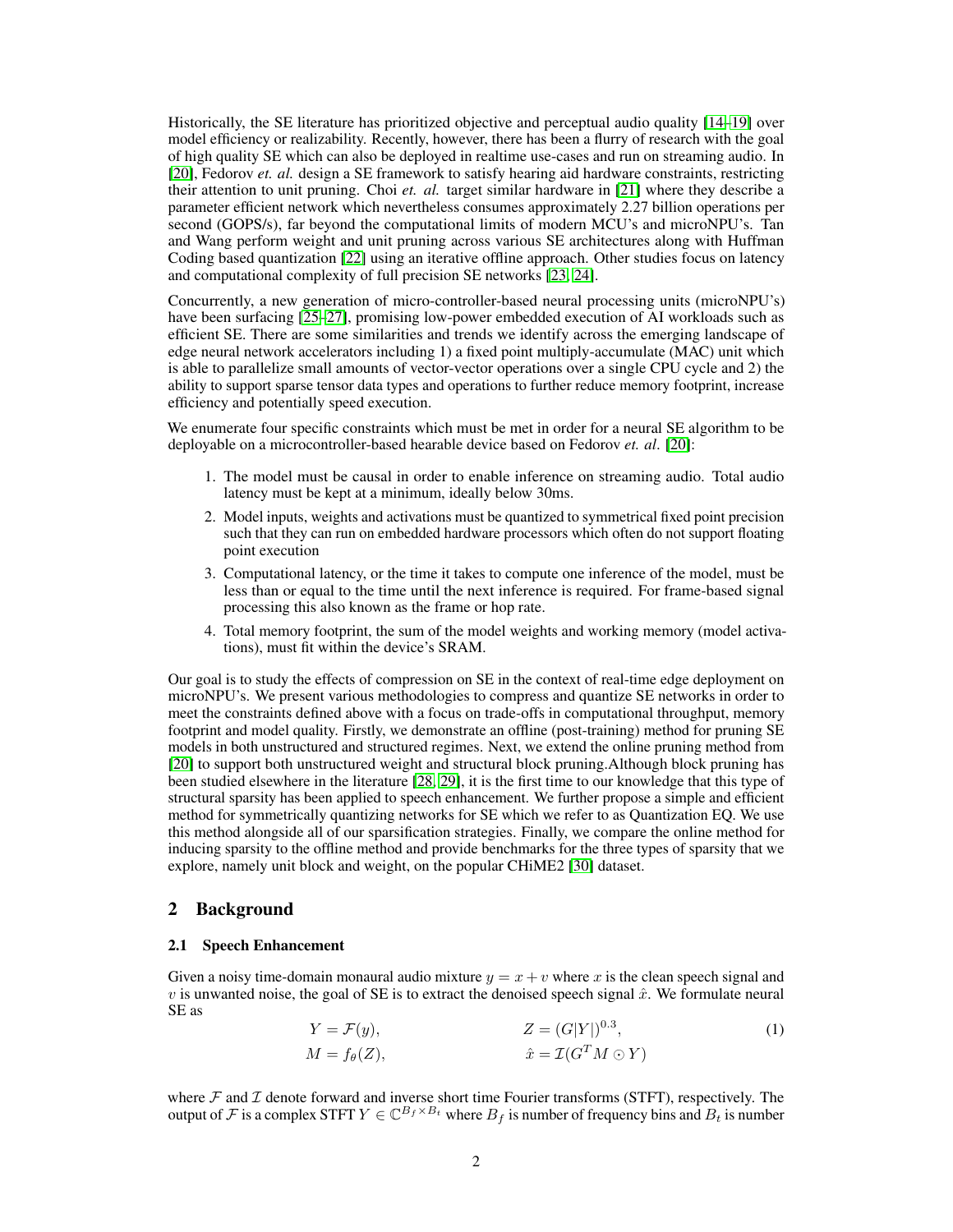

 $14 +$  $^{1+}$ 2 1  $\ddot{\hspace{0.1cm}}$ 3 2  $\frac{9}{2}$ 3  $13 +$  $\ddot{+}$ online weight pruned online block pruned online unit pruned [20] offline weight pruned offline block pruned offline unit pruned SDR (dB)  $12 +$ 11  $10 +$ 9 + 8+ 7 + 6 + 10% 20% 30% 40% 50% 60% 70% 80% 90% Sparsity Percentage

<span id="page-2-0"></span>Figure 1: Plot of sparsity vs. computational speedup based on data aggregated from [\[33,](#page-8-2) [28\]](#page-7-10) for the three sparsity structures we consider.

<span id="page-2-2"></span>Figure 2: SDR vs. Sparsity percentage, each point represents a model checkpoint presented in Table [1.](#page-5-0)

of STFT frames. Y is then preprocessed by taking the magnitude and passing through a mel-filterbank  $G \in \mathbb{R}^{B_g \times B_f}$  where  $B_g$  is the mel dimension, before being power law compressed with an exponent of 0.3. The preprocessing step is done to map to a logarithmic frequency scale, compress dynamic range, and remove phase, respecively. Our SE network  $f$ , parametrized by learnable parameters θ, predicts a time-frequency mask in the mel space  $M \in \mathbb{R}^{B_g \times B_t}$ . We invert M to the frequency domain using the transpose  $G<sup>T</sup>$  and apply the mask to Y using pointwise multiplication  $\odot$  before resynthesizing with  $\mathcal{I}$ , resulting in the denoised time-domain speech signal  $\hat{x}$ .

The SE network parameters,  $f_{\theta}(\cdot)$ , are learned by minimizing a phase-sensitive spectral approximation loss [\[31\]](#page-8-3):

<span id="page-2-1"></span>
$$
L(\theta) = 0.1 \left\| |X|^{0.3} - |\hat{X}|^{0.3} \right\|_2 + 0.9 \left\| X^{0.3} - \hat{X}^{0.3} \right\|_2, \tag{2}
$$

where X are the clean target frames and  $\hat{X} = \mathcal{F}(\hat{x})$  are the output frames calculated from the output time series  $\hat{x}$ . The extra STFT transform is done to ensure consistency in the output frames [\[32\]](#page-8-4). The frames are also power-law compressed with an exponent of 0.3 to reduce the dominance of large values.

# 2.2 Baseline Model Architecture

Our goal is to study the effects of compression on SE in the context of real-time edge deployment on microNPU's. We begin with a unidirectional recurrent architecture due to its causality and ability to effectively model time while retaining a frame-in, frame-out inference regime. This is in contrast to other architectures such as for example temporal convolutions [\[34,](#page-8-5) [35\]](#page-8-6) or transformers [\[36\]](#page-8-7) which can yield impressive performance on time-series data but require an explicit, often large, receptive field which must be cached in memory to yield acceptable latency. We note that caching large amounts of dense audio can quickly overwhelm working memory constraints on embedded hardware.

Our network consists of two LSTM[\[37\]](#page-8-8) layers with hidden states of dimensionality 256 and have update rules  $i^t = \sigma(W_{xi}x^t + h^{t-1}W_{hi} + b_i)$ ,  $f^t = \sigma(W_{xf}x^t + h^{t-1}W_{hf} + b_f)$ ,  $o^t = \sigma(W_{xo}x^t + b_i)$  $h^{t-1}W_{ho} + b_o$ ),  $u^t = \tanh(W_{xc}x^t + h^{t-1}W_{hc} + b_u)$ ,  $c^t = f^t \odot c^{t-1} + i^t \odot u^t$ ,  $h^t = o^t \odot \tanh(c^t)$ . The LSTMs are followed by two dense layers of dimensionality 128; our first dense layer uses a tanh nonlinearity to bound the dynamic range of our activations for quantization while the second one uses a sigmoid in order to bound our mel mask prediction. We configure the network to operate on a frame size of 512 samples and hop size of 256 samples, with a 128 bin mel projection. During training, we perform data augmentation by re-framing the speech and noise into 0.8s segments. and continuously shuffling and mixing the speech with noise at an SNR generated by a uniform distribution determined by the SNR limits of the dataset (e.g.  $U(-6, 9)$  dB for CHiME2). Note that we calculate SNR using Loudness units full scale (LUFS) [\[38\]](#page-8-9) in order to give a more perceptually meaningful SNR and avoid over-saturating mixtures where noise is dominated by small amounts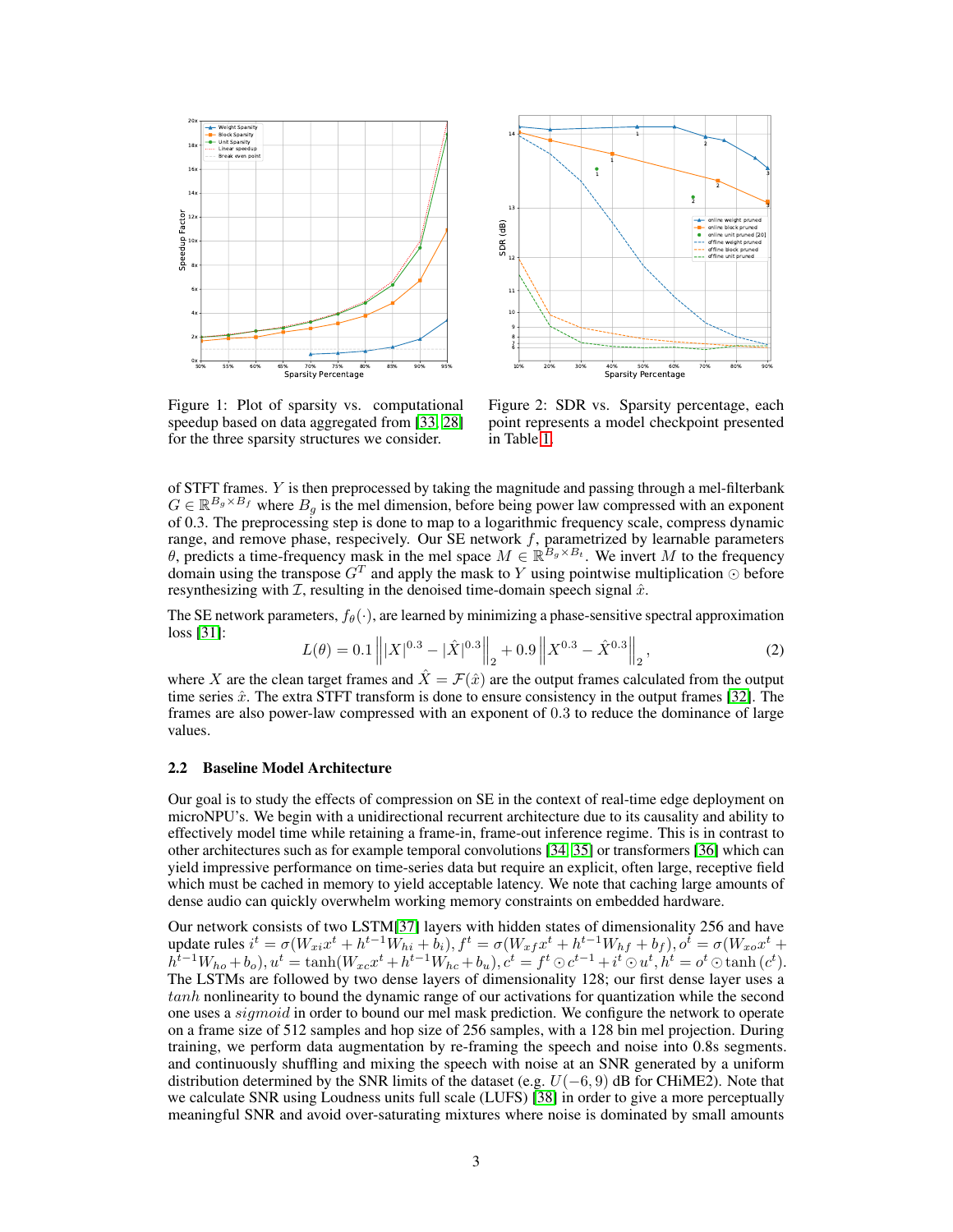

Figure 3: Visualizations of sparsity in a 60% sparse LSTM weight matrix in weight, block, and unit pruning. In weight and block pruning, we note that the  $W_C$  matrices retain less sparsity than the gate matrices, indicating a higher importance to overall model performance. Black pixels indicate weights that are pruned and white pixels indicate weights that remain.

of impulsive noise. Finally, we apply an additional amplitude scaling of  $U(-5, 5)$  dB on top of the noisy mixture.

# 3 Model Compression

Network connection pruning is a well-studied approach to compress neural models [\[39–](#page-8-10)[41\]](#page-8-11). Our contribution centers on the exploration of various compression schemes applied to SE under the constraints of battery-powered microNPU's.

# 3.1 Quantization EQ

We adopt a standard training-aware quantization approach based on Benoit et al. [\[42\]](#page-8-12). The model inputs, weights, and activations are all quantized to 8 bits, while the final layer is quantized to 16 bits for improved output quality.

We design our model to use a  $[-1, 1]$  quantization dynamic range throughout the layers. This approach eliminates the need to learn dynamic ranges for each quantization node, but introduces the risk of information loss from overflow. To compensate, we propose a simple mechanism called Quantization EQ (QEQ) where a learnable gain vector,  $g$ , and bias,  $b$ , are applied to the input features from [\(1\)](#page-1-0), changing them to  $\hat{Z} = g \odot (G|Y|)^{0.3} + b$ . This simple modification to the inputs is sufficient to maintain high performance from the fixed dynamic range used throughout the rest of the model.

# 3.2 Sparse Structures

We begin by grouping weights in  $\theta$  into a set Γ, where  $w_q \in \Gamma$  denotes the set of weights in a particular group. The organization of the groups defines the kind of structures we can learn and how they might interact with particular computer hardware. General sparse linear algebra operations offer speedups only for highly sparse matrices in most compute hardware, while other pruning structures might better reflect the underlying computer architecture and produce a more worthwhile trade-off between sparsity and performance.

This tendency can be seen in Fig. [1,](#page-2-0) where sparsity is plotted vs. computational speedup for three types of pruning structures: weight, block and unit. Unit pruning achieves nearly linear speedup while block pruning shows slightly sublinear performance. Weight pruning shows negative speedup below approximately 85% sparsity. These structures will be discussed in more detail below but the data demonstrates the significant differences in performance at a given level of sparsity for different types of pruning. The data in the figure is an aggregation from studies examining relative speedups of unit and weight pruning on CPUs [\[33\]](#page-8-2) and block pruning on GPUs [\[28\]](#page-7-10). We adopt this as a guide for evaluating speedup of computational throughput in microNPUs across the rest of the paper. Visualization of the effects of each grouping structure are demonstrated in Fig. [4.](#page-10-0)

# 3.2.1 Weight Pruning

Weight pruning operates on individual weights  $w<sub>q</sub>$  in matrices and not groups. As such it is considered a form of unstructured or random pruning, since the sparsity is dispersed randomly throughout the weight matrices. We apply weight pruning uniformly to both dense and LSTM layers.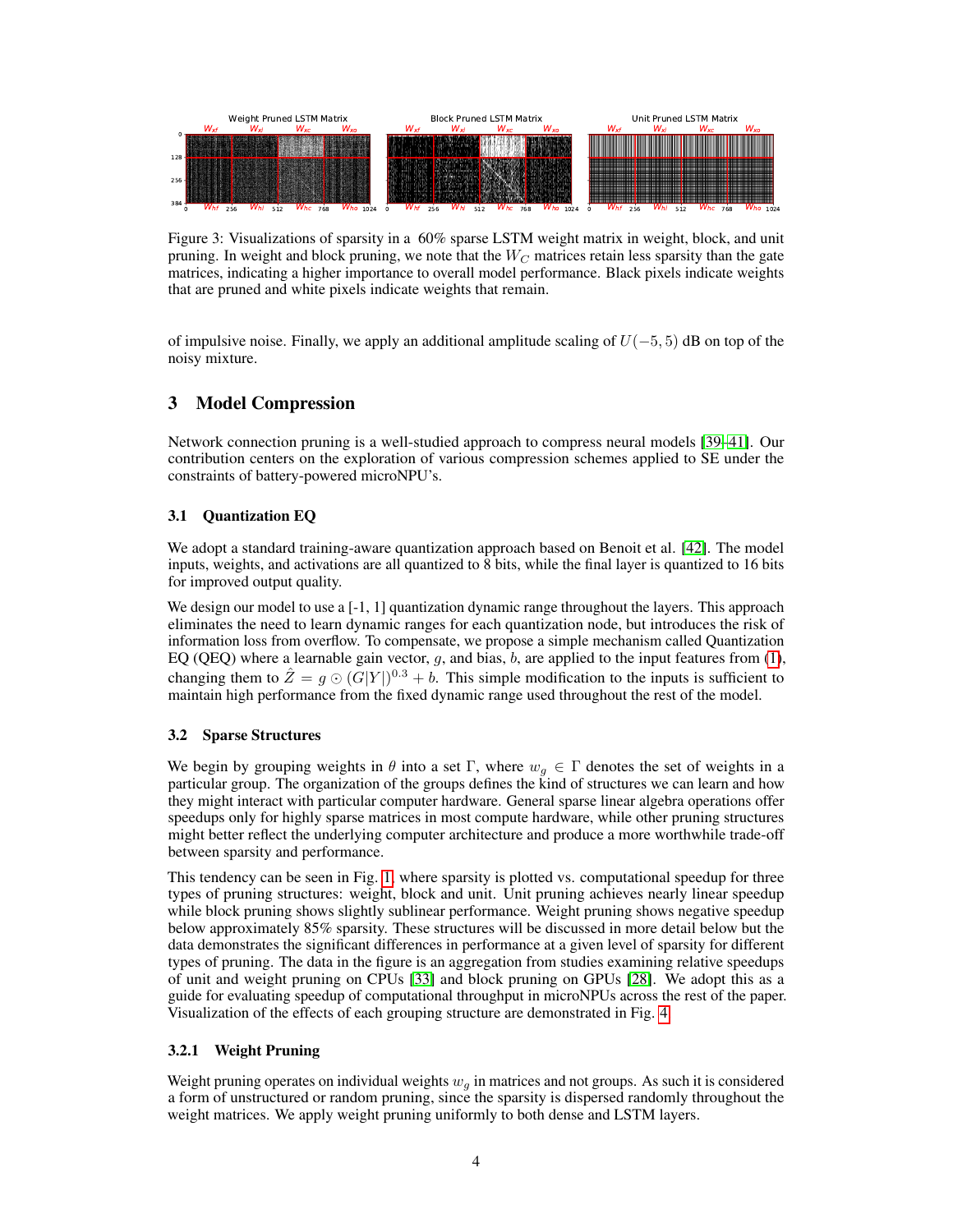#### 3.2.2 Unit Pruning

In unit pruning, a form of structural pruning, we aim to consider groups Γ corresponding to entire rows of a weight matrix, or neurons. Numerous works have found that unit pruning leads to favorable computational throughput compared to unstructured pruning [\[33,](#page-8-2) [43,](#page-8-13) [44\]](#page-9-0). Additionally, unit pruning does not require any specialized hardware instruction-set for sparse data-types or operations, since unit pruning is equivalent to simply decreasing the size of the weight matrix, making it especially attractive for resource constrained microcontrollers.

For dense layers we simply adopt a row-wise grouping of the weights with exception of the output layer, which we do not prune to preserve the output shape. For LSTM layers, however, we group weights based on the index of the LSTM output,  $h^t$ , to which they are connected, similar to [\[33\]](#page-8-2). This grouping is necessary to avoid intra-LSTM shape inconsistencies that could arise from pruning different LSTM weight matrices at different rates.

#### 3.2.3 Block Pruning

Block pruning is another form of structural pruning in which weights are grouped into blocks  $\Gamma \in \mathbb{R}^{\tilde{B}_w \times B_h}$  where  $B_w$  corresponds to the width of the block and  $B_h$  the height. We note that unit pruning can be considered a special case of block pruning where  $B_w = B_r$  and  $B_h = 1$ . In block pruning, both dense and LSTM layers are pruned in the same way, since we are not structurally affecting the shape of LSTM sub-matrices, in contrast to unit pruning.

Previous work [\[28,](#page-7-10) [29\]](#page-8-0) has found that block sparsity can lead to large throughput gains on parallel processors. Additionally, since blocks are often more compact than rows (in our experiments, we consider  $B_w = 8 \times B_h = 1$ ) they allow for more fine-grained pruning of the weight matrices, potentially resulting in higher model quality at equal sparsity levels to unit pruning.

Our motivation for investigating block pruning arises from the desire to capitalize on the parallelism of the new class of edge AI accelerators introduced in Section 1. We do so by inducing network sparsity in such a way as to skip entire computational cycles, a form of hardware-aware model design. Concretely, an edge accelerator such as the Tensilica HiFi 1 can process 4 16-bit or 8 8-bit MAC's in parallel [\[25\]](#page-7-8), thus by pruning in blocks of  $B_w = 4 \times B_h = 1$  at 16-bit or  $B_w = 8 \times B_h = 1$  at 8-bit, we could skip entire cycles of processing.

#### 3.3 Sparsification Strategies

For online pruning, we adopt the approach described in [\[20\]](#page-7-3), learning a pruning threshold directly from the data by adding a term to the loss function (Eq. [2\)](#page-2-1) which encourages sparsification of the network along with the primary task.

As a baseline for offline pruning we use weight magnitude as an importance criteria where structures (weights, units or blocks) with an L1 norm below a certain threshold are set to zero. The threshold is chosen as a percentile of the distribution of values for each layer of the model. In order to meet the target sparsity for the whole model, we need to find an optimal sparsity per layer that meets the overall target sparsity while achieving the highest performance. This is done by calculating all possible combinations that meet the targeted sparsity with an iterative search going in 10% steps for all layers while limiting the maximum sparsity allowed per layer to 20% above the overall target for the 80% and 90% sparsity targets, a maximum of 95% per layer is chosen. For weight and block pruning, all layers are considered, while, for unit pruning, the last layer is excluded to maintain the output dimensionality.

All combinations that meet the target sparsity constraint are evaluated on the test set and the optimal sparsity is chosen based on a heuristic combining STOI [\[45\]](#page-9-1), PESQ [\[46\]](#page-9-2) and SI-SDR [\[47\]](#page-9-3):

$$
Q = 0.1 \cdot STOI + 0.2 \cdot PESQ + 0.6 \cdot SI\text{-}SDR. \tag{3}
$$

This is chosen to prioritize separation quality as measured by SI-SDR but also lend some weight to quality (PESQ) and intelligibility (STOI) metrics too.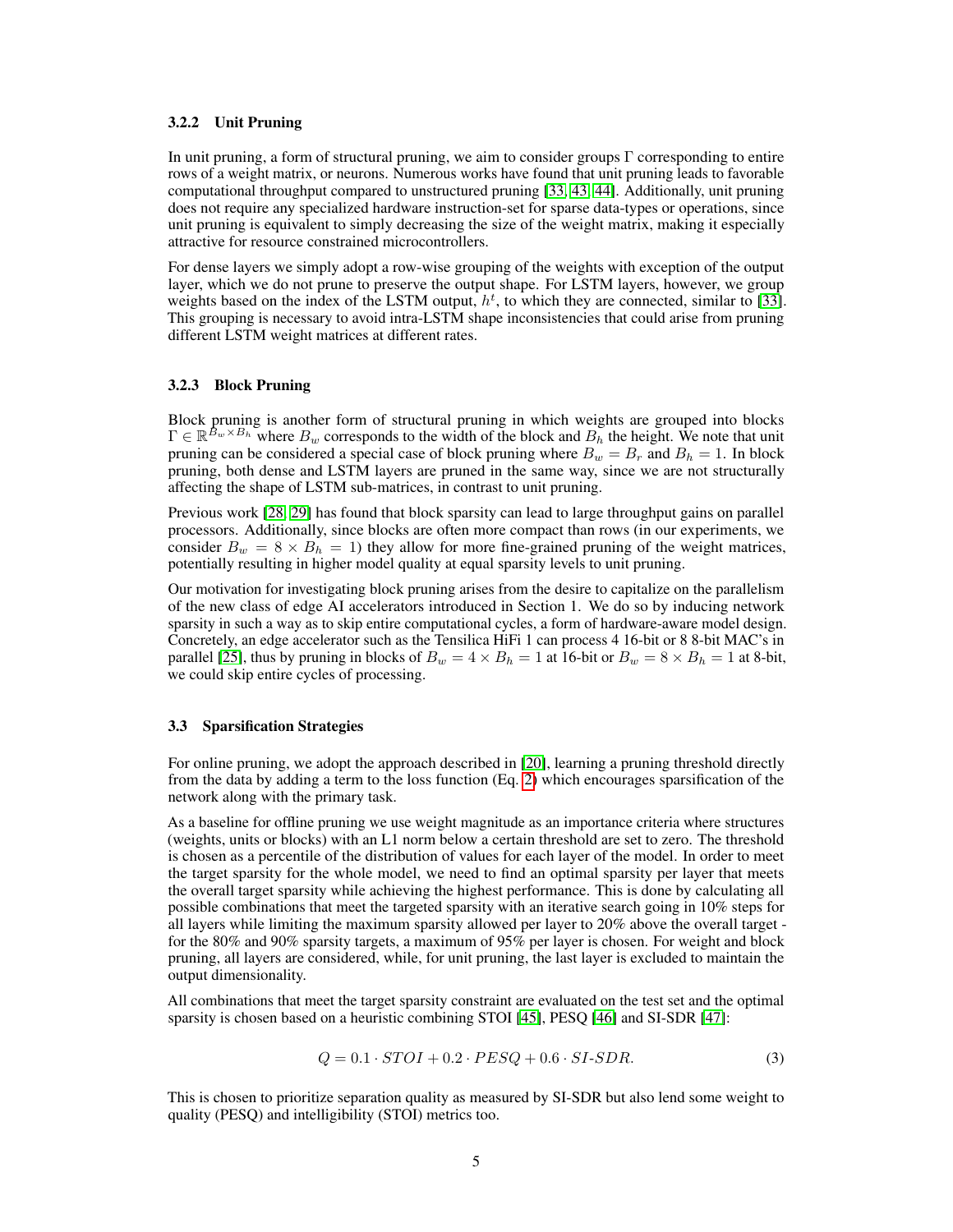|                                  | BSS SDR (dB) | $SISDR$ ( $dB$ ) | <b>PESO</b> | <b>STOI</b> | Params (M) | Size (MB) | Speedup      |
|----------------------------------|--------------|------------------|-------------|-------------|------------|-----------|--------------|
| Baseline (FP32) [20]             | 13.70        |                  |             |             | 0.97       | 3.70      | $1\times$    |
| Baseline OEO (FP32)              | 14.08        | 13.31            | 2.85        | 0.92        | 0.97       | 3.70      | $1\times$    |
| Baseline OEO (INT8)              | 14.04        | 13.21            | 2.81        | 0.92        | 0.97       | 1.04      | $1\times$    |
| Online Weight Pruned 1 (INT8)    | 14.08        | 13.22            | 2.78        | 0.92        | 0.50       | 0.48      | $0.6\times$  |
| Online Block Pruned 1 (INT8)     | 13.77        | 12.80            | 2.79        | 0.92        | 0.58       | 0.55      | $1.7\times$  |
| Online Unit Pruned 1 (INT8) [20] | 13.58        |                  |             |             | 0.61       | 0.58      | $2.2\times$  |
| Online Weight Pruned 2 (INT8)    | 13.97        | 13.15            | 2.74        | 0.92        | 0.29       | 0.27      | $0.6\times$  |
| Online Block Pruned 2 (INT8)     | 13.42        | 12.57            | 2.68        | 0.91        | 0.25       | 0.24      | $2.7\times$  |
| Online Unit Pruned 2 (INT8) [20] | 13.18        |                  | Ξ.          |             | 0.33       | 0.31      | $3.3\times$  |
| Online Weight Pruned 3 (INT8)    | 13.59        | 12.67            | 2.69        | 0.91        | 0.09       | 0.09      | $1.84\times$ |
| Online Block Pruned 3 (INT8)     | 13.11        | 12.33            | 2.62        | 0.91        | 0.09       | 0.09      | $6.7\times$  |

<span id="page-5-0"></span>Table 1: Online pruning performance comparison on CHiME2 test set. We select the best performing weight and block pruning models that fall under the capacity constraints of the 2 pruned models proposed in TinyLSTMs[\[20\]](#page-7-3).

# 4 Experimental Results

Our experiments explore the weight, block, and unit pruning methods using the online and offline sparsification strategies, all using integer quantized models. For online pruning, we train each model from scratch with both quantization and pruning objectives in effect.

For objective evaluations, we focus on signal-to-distortion ratio (SDR)[\[48\]](#page-9-4) to compare model quality across different sparsity percentages, as shown in Fig. [2.](#page-2-2) We also include SI-SDR[\[47\]](#page-9-3), STOI[\[45\]](#page-9-1), and PESQ[\[46\]](#page-9-2) as additional data points in Table [1.](#page-5-0)

# 4.1 Quantization EQ

The effect of QEQ on the baseline architecture was tested by training the model in both floating point (FP32) and quantized (INT8) arrangements. The floating point model achieved an SDR of 14.08dB SDR, which is a 0.38dB improvement with QEQ compared to previous work using learnable quantization ranges [\[20\]](#page-7-3). In addition, the INT8 model shows very little performance difference across all objective measures compared to the FP32 model.

# 4.2 Pruning

The interplay between sparsity structure, level and strategy is illustrated in Fig. [2.](#page-2-2) We show that our online pruning strategy is able to retain much higher model quality as sparsity increases compared to our offline baseline. The trade-off becomes more significant as the grouping of the weights increases, hence, weight pruning retains the most performance as model size decreases, followed by block pruning, and lastly unit pruning.

To add additional context to the discussion of sparse structures in online pruning, we include three proposed models from TinyLSTMs [\[20\]](#page-7-3) as online unit pruning benchmarks and a baseline.

Offline pruning may be convenient due to its ease and simplicity and can be used to trim up to 25% from the model's memory footprint post training without much performance loss (0.5 dB SDR) but is strictly inferior to online pruning.

Comparing models with similar performance in Table [1,](#page-5-0) we note that our *Online Weight Pruned 3* at 13.59 SDR is similar to *Online Unit Pruned 1* at 13.58 dB SDR but with 6.4 × smaller model size. We also highlight that our *Online Block Pruned 1* actually exceeds the performance of *Baseline* while retaining a 6.2  $\times$  smaller footprint and a speedup of 1.7  $\times$  illustrating the versatility of block pruning.

# 5 Conclusions

Using our methods, we compress an already compact model's memory footprint by a factor of  $42\times$ from 3.7MB to 87kB while losing negligible performance. We also show a computational speedup of  $6.7 \times$  with a corresponding SDR drop of only 0.59 dB SDR using block pruning. Overall we conclude each pruning method has its own benefits and drawbacks: weight pruning is best for minimizing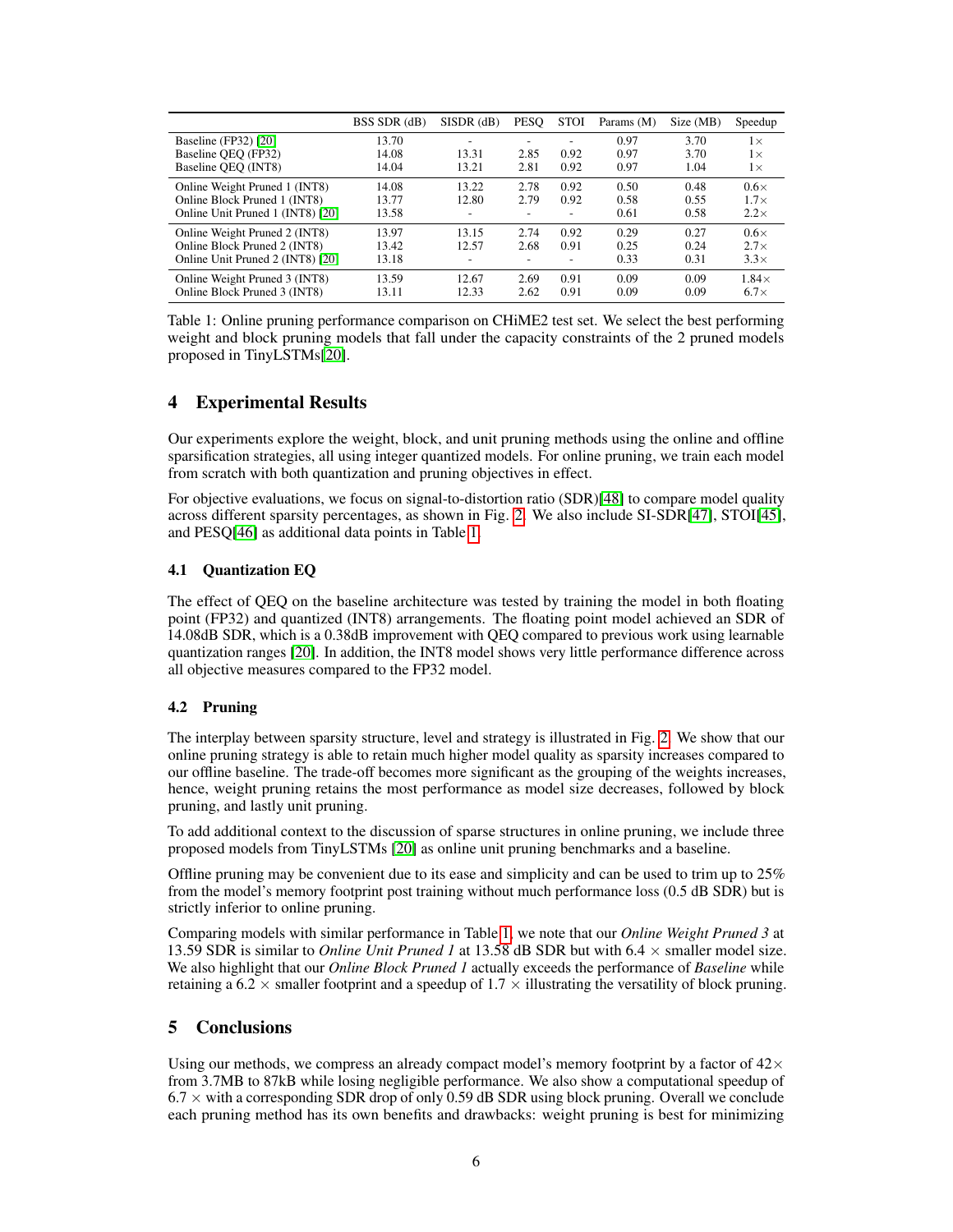memory footprint with minimal performance drop, but has a small or negative computational impact. Block pruning strikes a balance between weight and unit pruning, with moderate performance drops at higher pruning ratios but the potential for meaningful throughput increase. And unit pruning provides both throughput increases and memory footprint savings but at a large quality penalty.

# Acknowledgments and Disclosure of Funding

This work was partially supported by the Deutsche Forschungsgemeinschaft (DFG, German Research Foundation) under Germany's Excellence Strategy – EXC 2177/1 - Project ID 390895286.

# References

- <span id="page-6-0"></span>[1] Fabian-Robert Stöter and Stefan Uhlich. Current trends in audio source separation. In *AES Virtual Symposium on Applications of Machine Learning in Audio*, Sept 2020.
- <span id="page-6-1"></span>[2] Robert Aichner. Reduce background noise in microsoft teams meetings with ai-based noise suppression, Dec 2020. URL [https://techcommunity](https://techcommunity.microsoft.com/t5/microsoft-teams-blog/reduce-background-noise-in-microsoft-teams-meetings-with-ai/ba-p/1992318).microsoft.com/t5/microsoft[teams-blog/reduce-background-noise-in-microsoft-teams-meetings-with](https://techcommunity.microsoft.com/t5/microsoft-teams-blog/reduce-background-noise-in-microsoft-teams-meetings-with-ai/ba-p/1992318)[ai/ba-p/1992318](https://techcommunity.microsoft.com/t5/microsoft-teams-blog/reduce-background-noise-in-microsoft-teams-meetings-with-ai/ba-p/1992318).
- [3] Emily Protalinski. Google meet noise cancellation is rolling out now here's how it works, Jun 2020. URL https://venturebeat.[com/2020/06/08/google-meet-noise](https://venturebeat.com/2020/06/08/google-meet-noise-cancellation-ai-cloud-denoiser-g-suite/)[cancellation-ai-cloud-denoiser-g-suite/](https://venturebeat.com/2020/06/08/google-meet-noise-cancellation-ai-cloud-denoiser-g-suite/).
- <span id="page-6-2"></span>[4] Bret Kinsella. Agora launches marketplace with extensions from bose and voicemod, pledges 100 million to fund new ecosystem, 2021. URL [https://voicebot](https://voicebot.ai/2021/09/06/agora-launches-marketplace-with-extensions-from-bose-and-voicemod-pledges-100-million-to-fund-new-ecosystem/).ai/2021/09/ [06/agora-launches-marketplace-with-extensions-from-bose-and-voicemod](https://voicebot.ai/2021/09/06/agora-launches-marketplace-with-extensions-from-bose-and-voicemod-pledges-100-million-to-fund-new-ecosystem/)[pledges-100-million-to-fund-new-ecosystem/](https://voicebot.ai/2021/09/06/agora-launches-marketplace-with-extensions-from-bose-and-voicemod-pledges-100-million-to-fund-new-ecosystem/).
- <span id="page-6-3"></span>[5] W. Kleijn, Andrew Storus, Michael Chinen, Tom Denton, Felicia S. C. Lim, Alejandro Luebs, J. Skoglund, and Hengchin Yeh. Generative speech coding with predictive variance regularization. In *ICASSP - IEEE International Conference on Acoustics, Speech and Signal Processing*, pages 6478–6482, 2021.
- [6] Janusz Klejsa, Per Hedelin, Cong Zhou, Roy Fejgin, and Lars Villemoes. High-quality speech coding with sample rnn. In *ICASSP - IEEE International Conference on Acoustics, Speech and Signal Processing*, pages 7155–7159, 2019. doi: 10.1109/ICASSP.2019.8682435.
- <span id="page-6-4"></span>[7] Neil Zeghidour, Alejandro Luebs, Ahmed Omran, Jan Skoglund, and Marco Tagliasacchi. Soundstream: An end-to-end neural audio codec. arXiv:2107.03312, 2021.
- <span id="page-6-5"></span>[8] Tristan Greene. Izotope's new rx8 repair tool cleans up your noisy audio with ai, Sep 2020. URL https://thenextweb.[com/news/izotopes-new-rx8-repair-tool-cleans-up](https://thenextweb.com/news/izotopes-new-rx8-repair-tool-cleans-up-your-noisy-audio-with-ai)[your-noisy-audio-with-ai](https://thenextweb.com/news/izotopes-new-rx8-repair-tool-cleans-up-your-noisy-audio-with-ai).
- <span id="page-6-6"></span>[9] Russ Hughes. Software takes aim at izotope rx - descript studio sound tested, Jul 2021. URL https://www.pro-tools-expert.[com/production-expert-1/impressive](https://www.pro-tools-expert.com/production-expert-1/impressive-software-takes-aim-at-izotope-rx-studio-sound-tested)[software-takes-aim-at-izotope-rx-studio-sound-tested](https://www.pro-tools-expert.com/production-expert-1/impressive-software-takes-aim-at-izotope-rx-studio-sound-tested).
- <span id="page-6-7"></span>[10] Bose hearphones make it easy to talk in noisy places, Dec 2016. URL [https://](https://www.engadget.com/2016-12-10-bose-hearphones.html) www.engadget.[com/2016-12-10-bose-hearphones](https://www.engadget.com/2016-12-10-bose-hearphones.html).html. Accessed: 2021-09-22.
- [11] Dean Takahashi. Nuheara's iqbuds2 max earbuds use ai to personalize a wearer's 'soundscape', Jan 2020. URL https://venturebeat.[com/2020/01/05/nuhearas-iqbuds2](https://venturebeat.com/2020/01/05/nuhearas-iqbuds2-max-hearing-buds-use-ai-to-personalize-a-wearers-soundscape/) [max-hearing-buds-use-ai-to-personalize-a-wearers-soundscape/](https://venturebeat.com/2020/01/05/nuhearas-iqbuds2-max-hearing-buds-use-ai-to-personalize-a-wearers-soundscape/). Accesssed: 2021-09-22.
- <span id="page-6-8"></span>[12] Sam Rutherford. Apple's innovative conversation boost feature for the airpods pro is now available in beta, Sept 2021. URL https://gizmodo.[com/apples-innovative](https://gizmodo.com/apples-innovative-conversation-boost-feature-for-the-ai-1847427776)[conversation-boost-feature-for-the-ai-1847427776](https://gizmodo.com/apples-innovative-conversation-boost-feature-for-the-ai-1847427776). Accessed: 2021-09-22.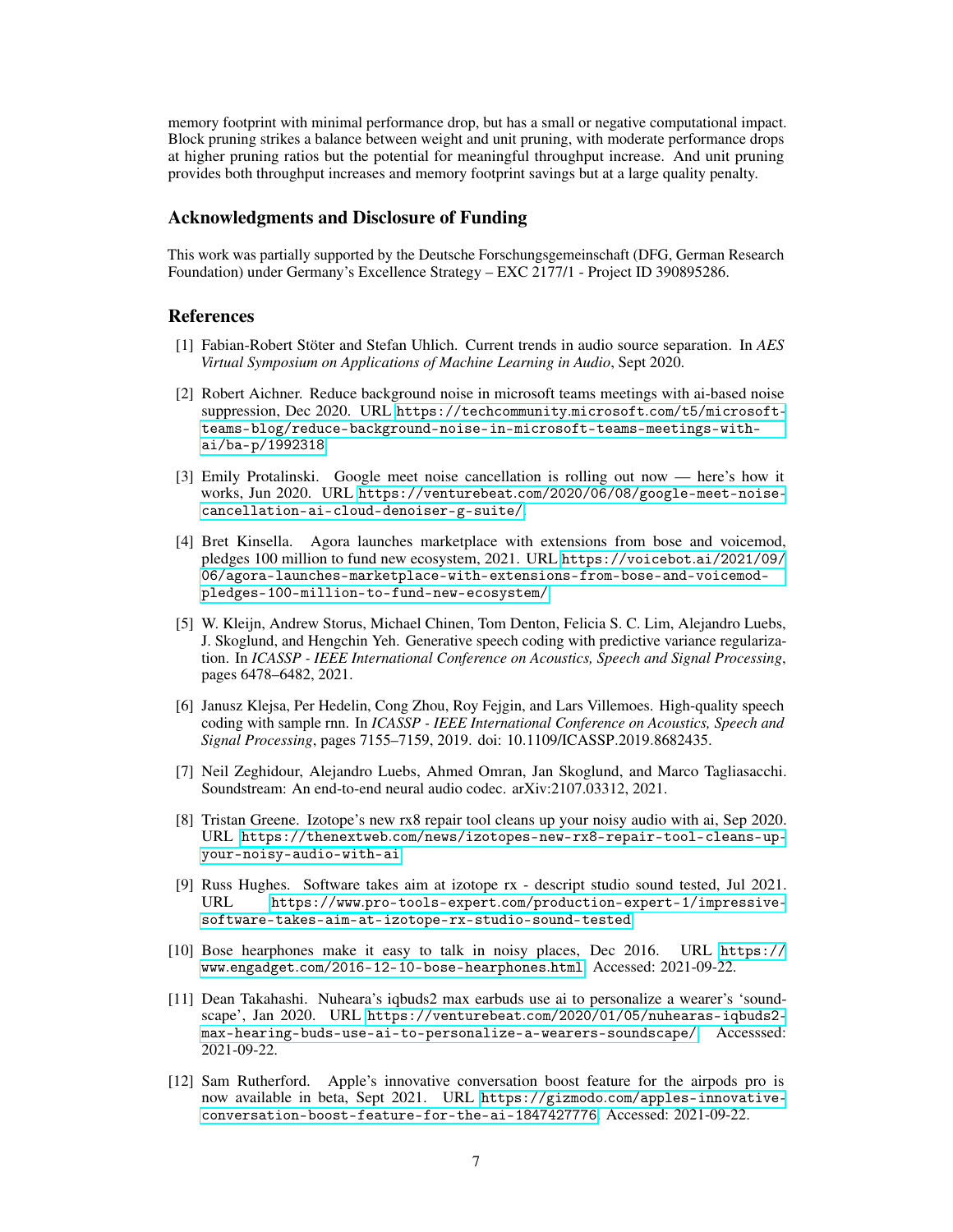- <span id="page-7-0"></span>[13] Eric Healy, Sarah Yoho, Yuxuan Wang, and DeLiang Wang. An algorithm to improve speech recognition in noise for hearing-impaired listeners. *The Journal of the Acoustical Society of America*, 134:3029–3038, 2013. doi: 10.1121/1.4820893.
- <span id="page-7-1"></span>[14] Zhong-Qiu Wang, Jonathan Le Roux, and John R. Hershey. Alternative objective functions for deep clustering. In *2018 IEEE International Conference on Acoustics, Speech and Signal Processing (ICASSP)*, pages 686–690, 2018. doi: 10.1109/ICASSP.2018.8462507.
- [15] Y. Isik, Jonathan Le Roux, Zhuo Chen, Shinji Watanabe, and J. Hershey. Single-channel multi-speaker separation using deep clustering. In *INTERSPEECH*, 2016.
- [16] Liwen Zhang, Ziqiang Shi, Jiqing Han, Anyan Shi, and Ding Ma. Furcanext: End-to-end monaural speech separation with dynamic gated dilated temporal convolutional networks. In Yong Man Ro, Wen-Huang Cheng, Junmo Kim, Wei-Ta Chu, Peng Cui, Jung-Woo Choi, Min-Chun Hu, and Wesley De Neve, editors, *MultiMedia Modeling*, pages 653–665, Cham, 2020. Springer International Publishing. ISBN 978-3-030-37731-1.
- [17] Morten Kolbaek, Dong Yu, Zheng-Hua Tan, Jesper Jensen, Morten Kolbaek, Dong Yu, Zheng-Hua Tan, and Jesper Jensen. Multitalker speech separation with utterance-level permutation invariant training of deep recurrent neural networks. *IEEE/ACM Trans. Audio, Speech and Lang. Proc.*, 25(10):1901–1913, October 2017. ISSN 2329-9290. doi: 10.1109/TASLP.2017.2726762.
- [18] Yi Luo and N. Mesgarani. Tasnet: Time-domain audio separation network for real-time, singlechannel speech separation. *2018 IEEE International Conference on Acoustics, Speech and Signal Processing (ICASSP)*, pages 696–700, 2018.
- <span id="page-7-2"></span>[19] Neil Zeghidour and David Grangier. Wavesplit: End-to-end speech separation by speaker clustering. *IEEE/ACM Transactions on Audio, Speech, and Language Processing*, 29:2840– 2849, 2021. doi: 10.1109/TASLP.2021.3099291.
- <span id="page-7-3"></span>[20] Igor Fedorov, M. Stamenovic, Carl Jensen, Li-Chia Yang, Ari Mandell, Yiming Gan, Matthew Mattina, and P. Whatmough. Tinylstms: Efficient neural speech enhancement for hearing aids. In *INTERSPEECH - Conference of the International Speech Communication Association*, 2020.
- <span id="page-7-4"></span>[21] Hyeong-Seok Choi, Sungjin Park, Jie Hwan Lee, Hoon Heo, Dongsuk Jeon, and Kyogu Lee. Real-time denoising and dereverberation wtih tiny recurrent u-net. *ICASSP - IEEE International Conference on Acoustics, Speech and Signal Processing*, pages 5789–5793, 2021.
- <span id="page-7-5"></span>[22] Ke Tan and Deliang Wang. Towards model compression for deep learning based speech enhancement. *IEEE/ACM Transactions on Audio, Speech, and Language Processing*, 29: 1785–1794, 2021.
- <span id="page-7-6"></span>[23] Nils L. Westhausen and Bernd T. Meyer. Dual-Signal Transformation LSTM Network for Real-Time Noise Suppression. In *Proc. Interspeech 2020*, pages 2477–2481, 2020. doi: 10.21437/Interspeech.2020-2631.
- <span id="page-7-7"></span>[24] Efthymios Tzinis, Zhepei Wang, and Paris Smaragdis. Sudo rm-rf: Efficient networks for universal audio source separation. In *2020 IEEE 30th International Workshop on Machine Learning for Signal Processing (MLSP)*, pages 1–6. IEEE, 2020.
- <span id="page-7-8"></span>[25] Tensilica hifi dsp family datasheet, 2021. URL https://www.cadence.[com/content/dam/](https://www.cadence.com/content/dam/cadence-www/global/en_US/documents/ip/tensilica-processor-ip/hifi-dsps-ds.pdf) [cadence-www/global/en\\_US/documents/ip/tensilica-processor-ip/hifi-dsps](https://www.cadence.com/content/dam/cadence-www/global/en_US/documents/ip/tensilica-processor-ip/hifi-dsps-ds.pdf)ds.[pdf](https://www.cadence.com/content/dam/cadence-www/global/en_US/documents/ip/tensilica-processor-ip/hifi-dsps-ds.pdf).
- [26] Allan Skillman and Tomas Edsö. A technical overview of cortex-m55 and ethos-u55: Arm's most capable processors for endpoint ai. In *2020 IEEE Hot Chips 32 Symposium (HCS)*, pages 1–20, 2020. doi: 10.1109/HCS49909.2020.9220415.
- <span id="page-7-9"></span>[27] Bryon Moyer. Making sense of new edge-inference architectures, Mar 2021. URL [https:](https://semiengineering.com/making-sense-of-new-edge-inference-architectures/) //semiengineering.[com/making-sense-of-new-edge-inference-architectures/](https://semiengineering.com/making-sense-of-new-edge-inference-architectures/).
- <span id="page-7-10"></span>[28] Scott Gray, Alec Radford, and Diederik P. Kingma. Gpu kernels for block-sparse weights. 2017.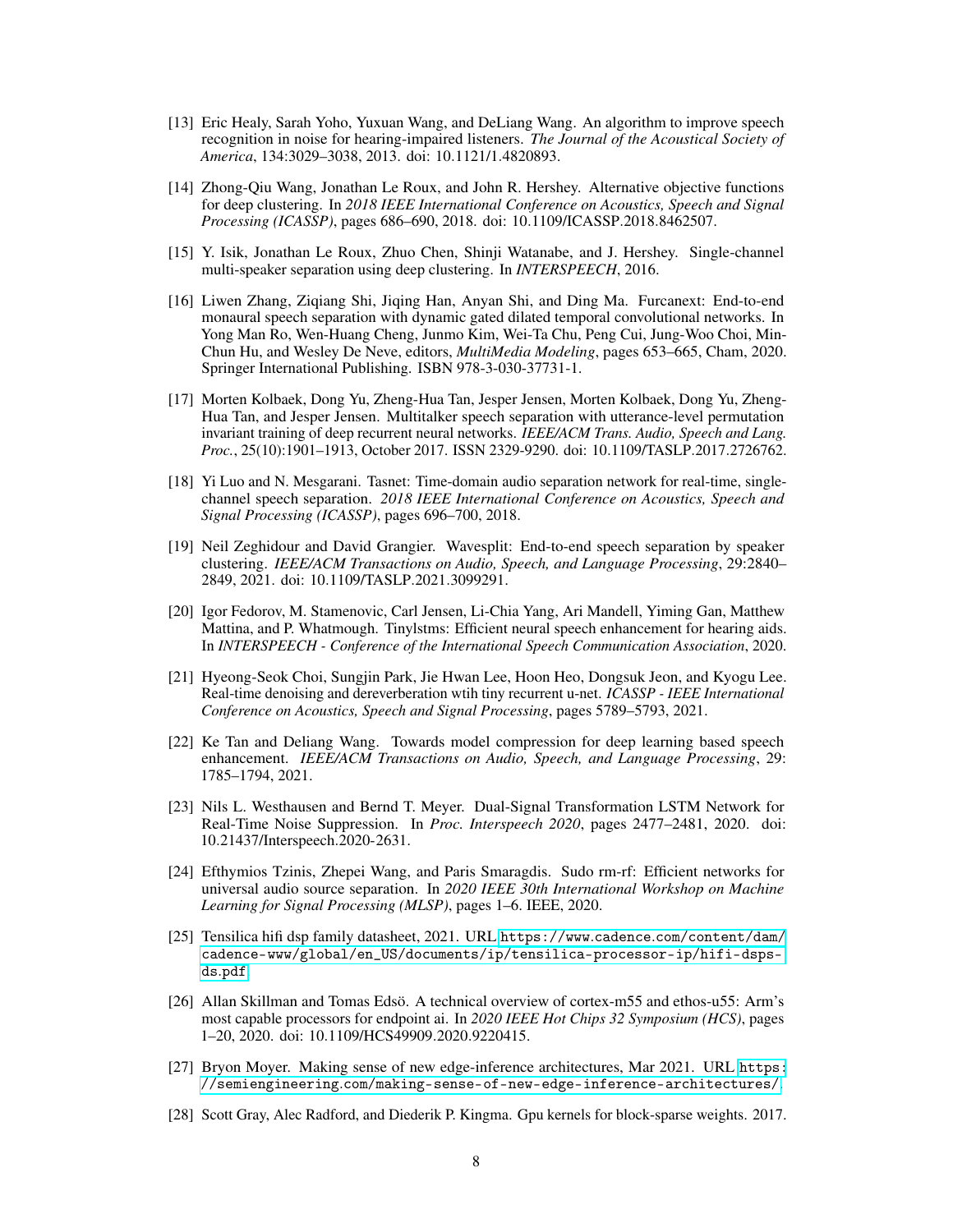- <span id="page-8-0"></span>[29] Sharan Narang, Eric Undersander, and G. Diamos. Block-sparse recurrent neural networks. *ArXiv*, abs/1711.02782, 2017.
- <span id="page-8-1"></span>[30] Emmanuel Vincent, Jon Barker, Shinji Watanabe, Jonathan Le Roux, Francesco Nesta, and Marco Matassoni. The second 'chime'speech separation and recognition challenge: Datasets, tasks and baselines. In *2013 IEEE International Conference on Acoustics, Speech and Signal Processing*, pages 126–130. IEEE, 2013.
- <span id="page-8-3"></span>[31] Hakan Erdogan, John R Hershey, Shinji Watanabe, and Jonathan Le Roux. Phase-sensitive and recognition-boosted speech separation using deep recurrent neural networks. In *2015 IEEE International Conference on Acoustics, Speech and Signal Processing (ICASSP)*, pages 708–712. IEEE, 2015.
- <span id="page-8-4"></span>[32] Scott Wisdom, John R. Hershey, Kevin W. Wilson, Jeremy Thorpe, Michael Chinen, Brian Patton, and Rif A. Saurous. Differentiable consistency constraints for improved deep speech enhancement. *CoRR*, abs/1811.08521, 2018. URL http://arxiv.[org/abs/1811](http://arxiv.org/abs/1811.08521).08521.
- <span id="page-8-2"></span>[33] Wei Wen, Chunpeng Wu, Yandan Wang, Yiran Chen, and Hai Li. Learning structured sparsity in deep neural networks. In *Proceedings of the 30th International Conference on Neural Information Processing Systems*, NIPS'16, page 2082–2090, Red Hook, NY, USA, 2016. Curran Associates Inc. ISBN 9781510838819.
- <span id="page-8-5"></span>[34] Colin Lea, René Vidal, Austin Reiter, and Gregory D. Hager. Temporal convolutional networks: A unified approach to action segmentation. *CoRR*, abs/1608.08242, 2016. URL [http://](http://arxiv.org/abs/1608.08242) arxiv.[org/abs/1608](http://arxiv.org/abs/1608.08242).08242.
- <span id="page-8-6"></span>[35] Aäron van den Oord, Sander Dieleman, Heiga Zen, Karen Simonyan, Oriol Vinyals, Alex Graves, Nal Kalchbrenner, Andrew W. Senior, and Koray Kavukcuoglu. Wavenet: A generative model for raw audio. *CoRR*, abs/1609.03499, 2016. URL [http://arxiv](http://arxiv.org/abs/1609.03499).org/abs/1609.03499.
- <span id="page-8-7"></span>[36] Ashish Vaswani, Noam Shazeer, Niki Parmar, Jakob Uszkoreit, Llion Jones, Aidan N. Gomez, Lukasz Kaiser, and Illia Polosukhin. Attention is all you need. *CoRR*, abs/1706.03762, 2017. URL [http://arxiv](http://arxiv.org/abs/1706.03762).org/abs/1706.03762.
- <span id="page-8-8"></span>[37] Sepp Hochreiter and Jürgen Schmidhuber. Long short-term memory. *Neural Comput.*, 9(8): 1735–1780, November 1997. ISSN 0899-7667. doi: 10.1162/neco.1997.9.8.1735.
- <span id="page-8-9"></span>[38] E.M. Grimm, R. Van Everdingen, and M. J. L. C. Schöpping. Toward a recommendation for a european standard of peak and lkfs loudness levels. *SMPTE Motion Imaging Journal*, 119(3): 28–34, 2010. doi: 10.5594/J11396.
- <span id="page-8-10"></span>[39] Yann Le Cun, John S. Denker, and Sara A. Solla. Optimal brain damage. In *Advances in Neural Information Processing Systems*, pages 598–605. Morgan Kaufmann, 1990.
- [40] Michael C. Mozer and Paul Smolensky. Skeletonization: A technique for trimming the fat from a network via relevance assessment. In *Proceedings of the 1st International Conference on Neural Information Processing Systems*, NIPS'88, page 107–115, Cambridge, MA, USA, 1988. MIT Press.
- <span id="page-8-11"></span>[41] Song Han, Huizi Mao, and W. Dally. Deep compression: Compressing deep neural network with pruning, trained quantization and huffman coding. *arXiv: Computer Vision and Pattern Recognition*, 2016.
- <span id="page-8-12"></span>[42] Benoit Jacob, S. Kligys, Bo Chen, Menglong Zhu, Matthew Tang, Andrew G. Howard, Hartwig Adam, and Dmitry Kalenichenko. Quantization and training of neural networks for efficient integer-arithmetic-only inference. *2018 IEEE/CVF Conference on Computer Vision and Pattern Recognition*, pages 2704–2713, 2018.
- <span id="page-8-13"></span>[43] Sharan Narang, G. Diamos, Shubho Sengupta, and Erich Elsen. Exploring sparsity in recurrent neural networks. *ArXiv*, abs/1704.05119, 2017. 95% pruned rnn shows 1.16x - 2.8x speedup, 95% pruned gru shows 3.5 to 6.8x speedup.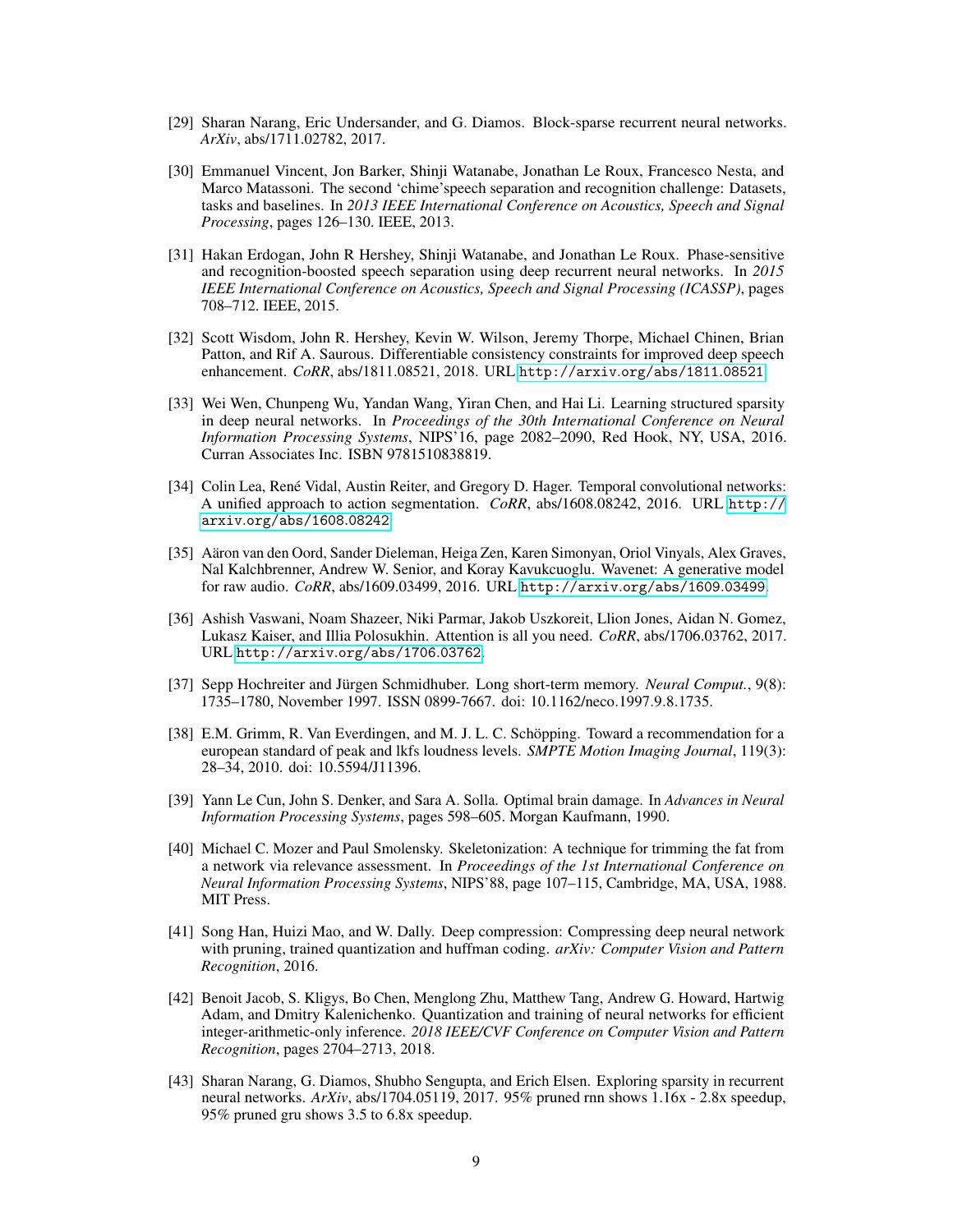- <span id="page-9-0"></span>[44] Sharan Narang and Greg Diamos. An update to deepbench with a focus on deep learning inference, June 2017. URL https://svail.github.[io/DeepBench-update/](https://svail.github.io/DeepBench-update/). 4x speedup for a 90% pruned kernel on nvidia 1080ti.
- <span id="page-9-1"></span>[45] Cees H Taal, Richard C Hendriks, Richard Heusdens, and Jesper Jensen. A short-time objective intelligibility measure for time-frequency weighted noisy speech. In *2010 IEEE international conference on acoustics, speech and signal processing*, pages 4214–4217. IEEE, 2010.
- <span id="page-9-2"></span>[46] Itu-t p. 862: Perceptual evaluation of speech quality (pesq): An objective method for end-to-end speech quality assessment of narrow-band telephone networks and speech codecs., 2001.
- <span id="page-9-3"></span>[47] Jonathan Le Roux, Scott Wisdom, Hakan Erdogan, and John R Hershey. Sdr–half-baked or well done? In *ICASSP 2019-2019 IEEE International Conference on Acoustics, Speech and Signal Processing (ICASSP)*, pages 626–630. IEEE, 2019.
- <span id="page-9-4"></span>[48] Emmanuel Vincent, Rémi Gribonval, and Cédric Févotte. Performance measurement in blind audio source separation. *IEEE transactions on audio, speech, and language processing*, 14(4): 1462–1469, 2006.